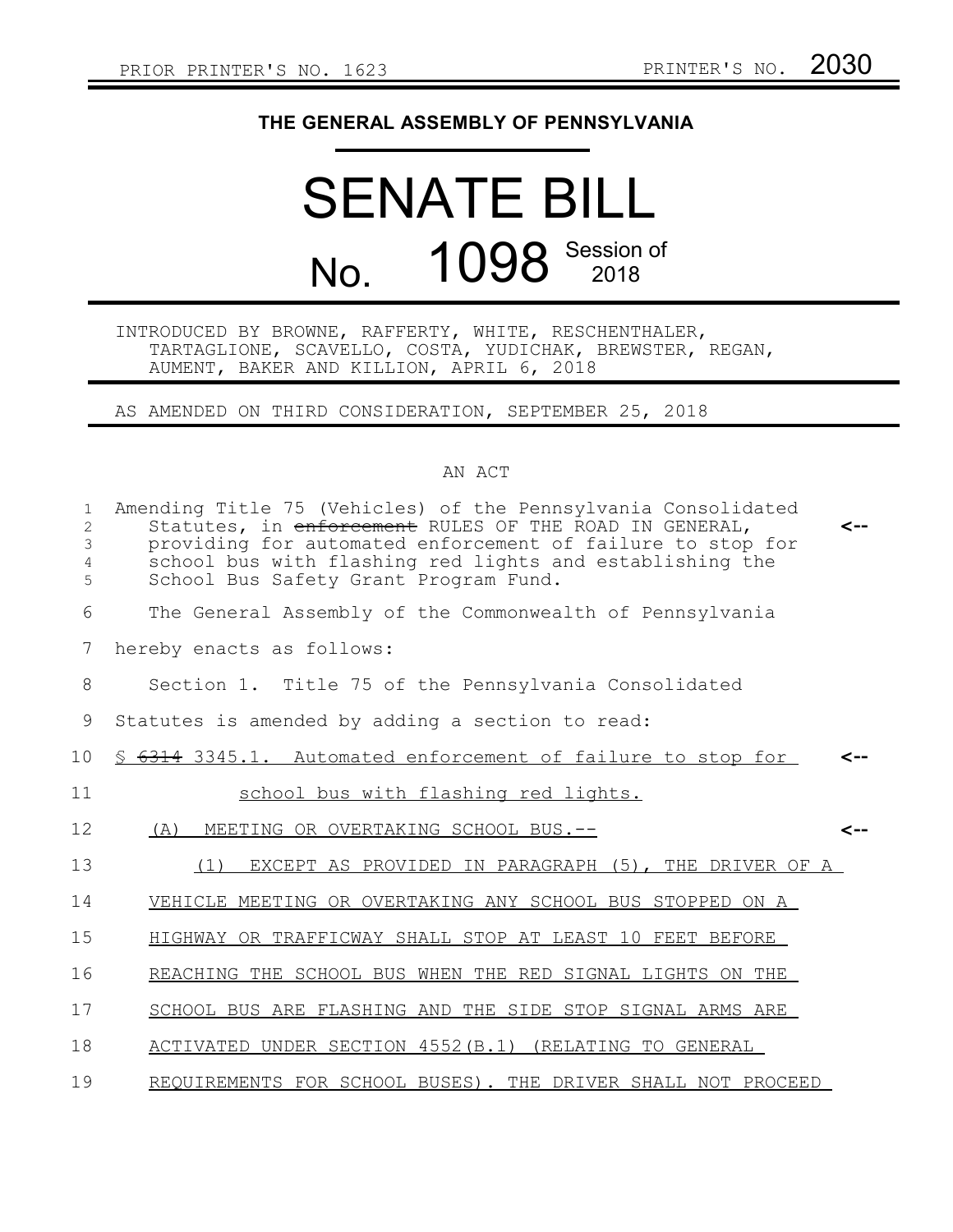UNTIL THE FLASHING RED SIGNAL LIGHTS ARE NO LONGER ACTUATED. IN NO EVENT SHALL A DRIVER OF A VEHICLE RESUME MOTION OF THE VEHICLE UNTIL THE SCHOOL CHILDREN WHO MAY HAVE ALIGHTED FROM THE SCHOOL BUS HAVE REACHED A PLACE OF SAFETY. THE DRIVER OF A VEHICLE APPROACHING AN INTERSECTION AT WHICH A SCHOOL BUS IS STOPPED SHALL STOP HIS VEHICLE AT THAT INTERSECTION UNTIL THE FLASHING RED SIGNAL LIGHTS ARE NO LONGER ACTUATED. (2) THE OPERATOR OF A SCHOOL BUS WHO OBSERVES A VIOLATION OF PARAGRAPH (1) MAY PREPARE A REPORT AS PROVIDED UNDER SECTION 3345(A.1) (RELATING TO MEETING OR OVERTAKING SCHOOL BUS). (3) THE DRIVER OF A VEHICLE MEETING OR OVERTAKING ANY SCHOOL BUS SHALL PROCEED PAST THE SCHOOL BUS WITH CAUTION AND SHALL BE PREPARED TO STOP WHEN THE AMBER SIGNAL LIGHTS ARE FLASHING. (4) WHENEVER A SCHOOL BUS IS BEING USED UPON A HIGHWAY OR TRAFFICWAY FOR THE TRANSPORTATION OF DISABLED PERSONS EXCLUSIVELY AND THE SCHOOL BUS IS EQUIPPED WITH RED SIGNAL LIGHTS, THE DRIVER OF THE SCHOOL BUS MAY ACTUATE THE SIGNAL LIGHTS IN THE SAME MANNER AS SET FORTH IN THIS SECTION REGARDING THE TRANSPORTATION OF SCHOOL CHILDREN. THE DRIVER OF A VEHICLE APPROACHING THE SCHOOL BUS SHALL HAVE THE SAME DUTIES REGARDING STOPPING, PASSING AND OVERTAKING AS HE DOES WITH RESPECT TO A SCHOOL BUS CARRYING SCHOOL CHILDREN. (5) THE DRIVER OF A VEHICLE UPON A HIGHWAY OR TRAFFICWAY WITH SEPARATE ROADWAYS NEED NOT STOP UPON MEETING OR PASSING A SCHOOL BUS WITH ACTUATED RED SIGNAL LIGHTS WHICH IS ON A DIFFERENT ROADWAY. (a) (A.1) General rule.--A school district may install and **<-** operate an automated side stop signal arm enforcement system for 1 2 3 4 5 6 7 8 9 10 11 12 13 14 15 16 17 18 19 20 21 22 23 24 25 26 27 28 29 30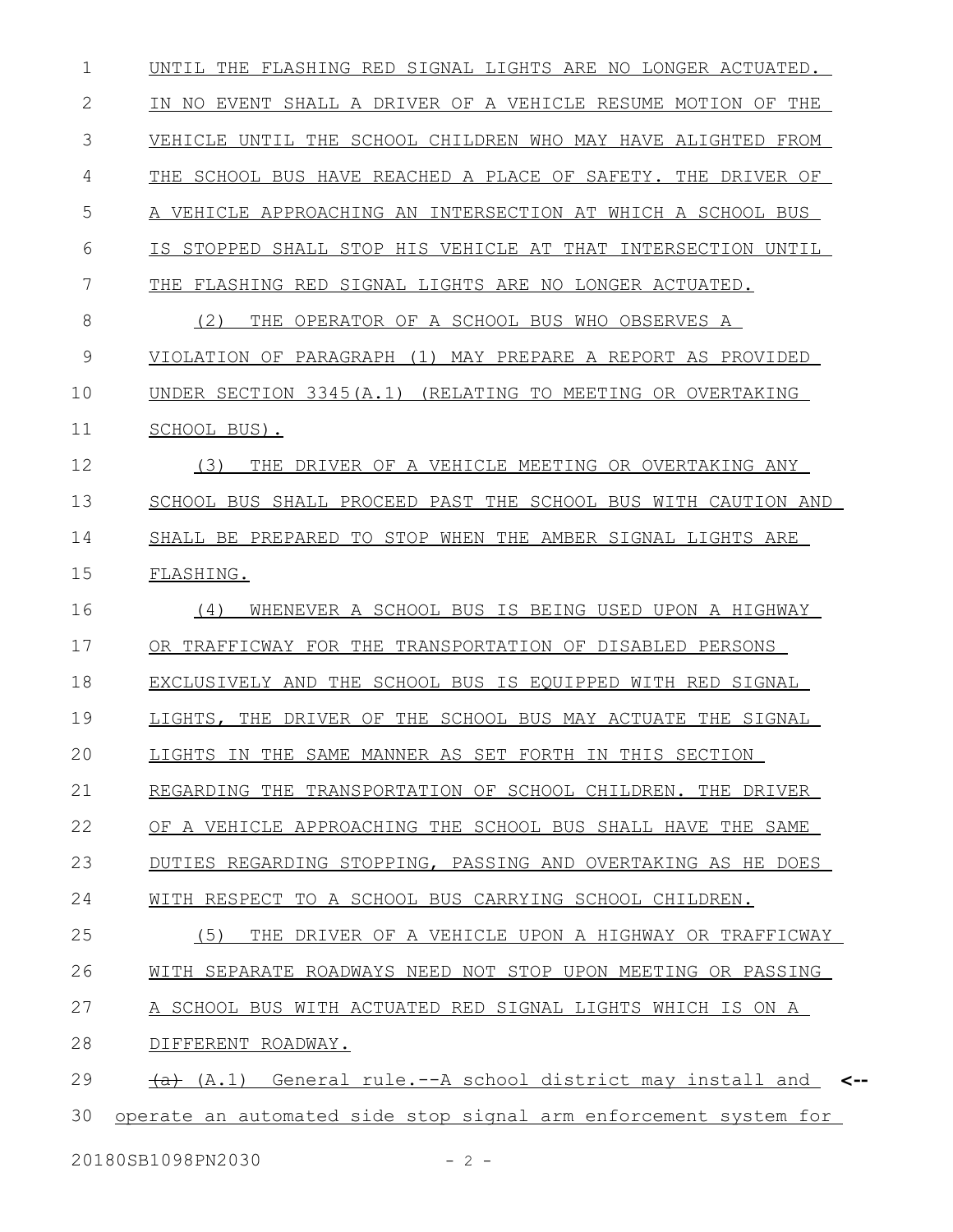| 1  | the purpose of enforcing the provisions of section $3345(a)$<br><--        |
|----|----------------------------------------------------------------------------|
| 2  | (relating to meeting or overtaking school bus) SUBSECTION (A)              |
| 3  | $(1)$ .                                                                    |
| 4  | (b) Applicability.--                                                       |
| 5  | (1) Except as provided in paragraph (2), this section                      |
| 6  | shall apply to a driver of a motor vehicle meeting or                      |
| 7  | overtaking a school bus stopped on a highway or trafficway                 |
| 8  | when the red signal lights on the school bus are flashing and              |
| 9  | the side stop signal arms are activated as described in                    |
| 10 | $section 3345(a)$ and $(f.1)$ SUBSECTION (A)(1) AND (5).<br><--            |
| 11 | Nothing in this section shall supersede the<br>(2)                         |
| 12 | provisions of:                                                             |
| 13 | Section 3105(h) (relating to drivers of<br>(i)                             |
| 14 | emergency vehicles).                                                       |
| 15 | (ii) Section 3345 (c) or (d) (RELATING TO MEETING OR <--                   |
| 16 | OVERTAKING SCHOOL BUS).                                                    |
| 17 | (c) Owner liability.--For each violation under section<br><--              |
| 18 | 3345(a) SUBSECTION (A)(1), the owner or owners of the motor                |
| 19 | vehicle shall be liable as follows:                                        |
| 20 | (1) The penalty for a violation under subsection (a)                       |
| 21 | shall be as provided in section SECTIONS 1535(A) (RELATING TO <--          |
| 22 | SCHEDULE OF CONVICTIONS AND POINTS) AND 3345.                              |
| 23 | A fine is not authorized for a violation of this-<br>$+2$                  |
| 24 | section if the exceptions provided under section 3345(a) are               |
| 25 | met.                                                                       |
| 26 | $\left(\frac{1}{2}\right)$ (2) Fines collected under this section shall be |
| 27 | subject to 42 Pa.C.S. § 3571 (relating to Commonwealth                     |
| 28 | portion of fines, etc.) or 3573 (relating to municipal                     |
| 29 | corporation portion of fines, etc.).                                       |
| 30 | <u>Violations resulting in a homicide by vehicle unde</u>                  |
|    |                                                                            |

20180SB1098PN2030 - 3 -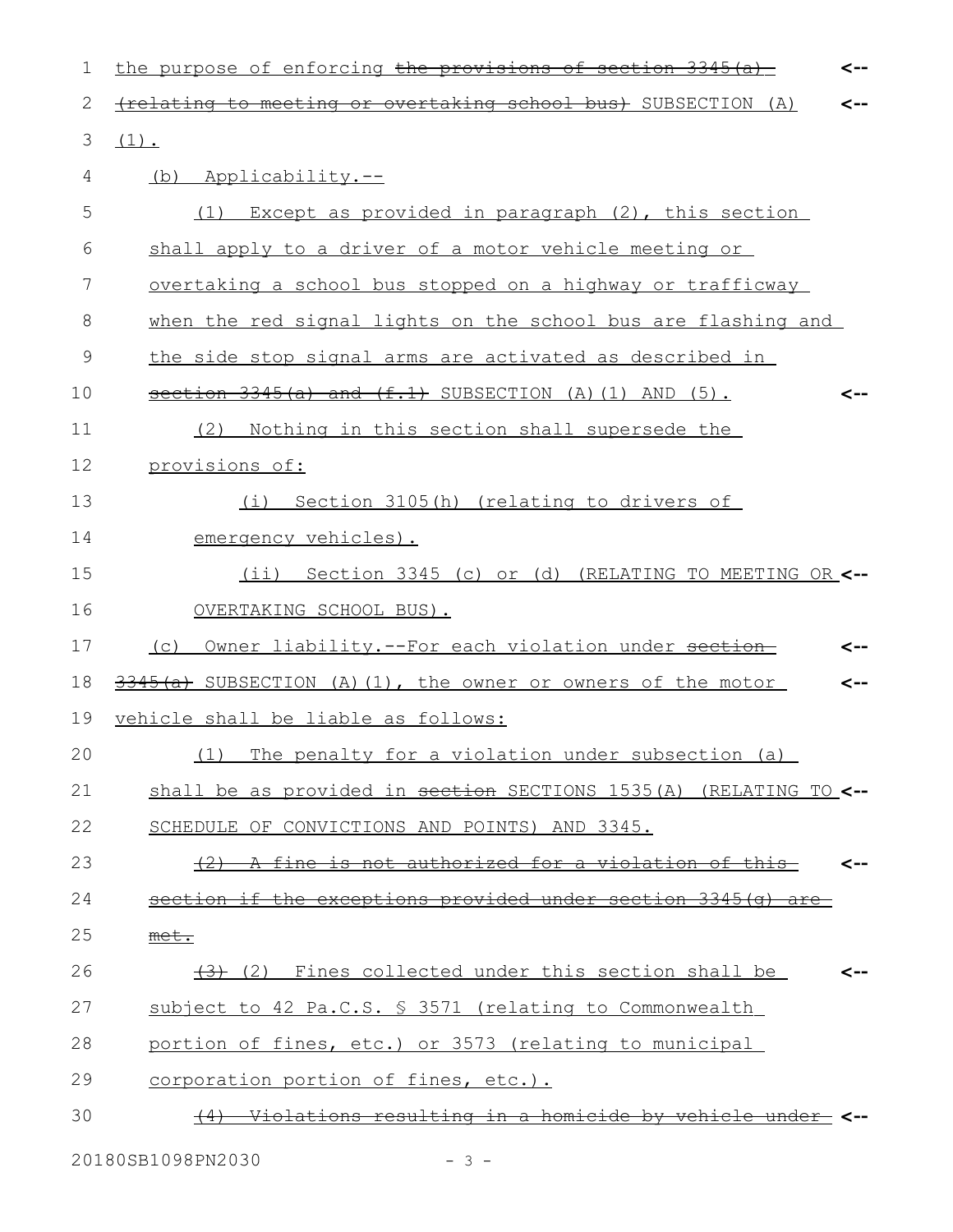| 1  | section 3732 (relating to homicide by vehicle) shall be             |
|----|---------------------------------------------------------------------|
| 2  | subject to the penalties provided under that section.               |
| 3  | Certificate as evidence.--A certificate, or a facsimile<br>(d)      |
| 4  | of a certificate, based upon inspection of recorded images          |
| 5  | produced by an automated side stop signal arm enforcement system    |
| 6  | and sworn to or affirmed by a police officer shall be prima         |
| 7  | facie evidence of the facts contained in it. The eity of the<br>--> |
| 8  | first class SCHOOL DISTRICT OR CONTRACTED COMPANY must include      |
| 9  | written documentation that the automated side stop signal arm       |
| 10 | enforcement system was operating correctly at the time of the       |
| 11 | alleged violation. A recorded image evidencing a violation of       |
| 12 | section 3345(a) shall be admissible in any judicial or              |
| 13 | administrative proceeding to adjudicate the liability for the       |
| 14 | violation.                                                          |
| 15 | (e) Limitations.--                                                  |
| 16 | Notwithstanding any other provision of law,<br>$(1)$ $(i)$          |
| 17 | equipment deployed as part of an automated side stop                |
| 18 | signal arm enforcement system as provided under this                |
| 19 | section must be incapable of automated or user-controlled           |
| 20 | remote intersection surveillance by means of recorded               |
| 21 | video images.                                                       |
| 22 | (ii) Recorded images collected as part of the                       |
| 23 | automated side stop signal arm enforcement system may               |
| 24 | only record traffie violations OF THIS SECTION and may              |
| 25 | not be used for any other surveillance purposes.                    |
| 26 | (iii) Restrictions under this paragraph shall not be                |
| 27 | deemed to preclude a court of competent jurisdiction from           |
| 28 | issuing an order directing that the information be                  |
| 29 | provided to law enforcement officials if the information            |
| 30 | is reasonably described and is requested solely in                  |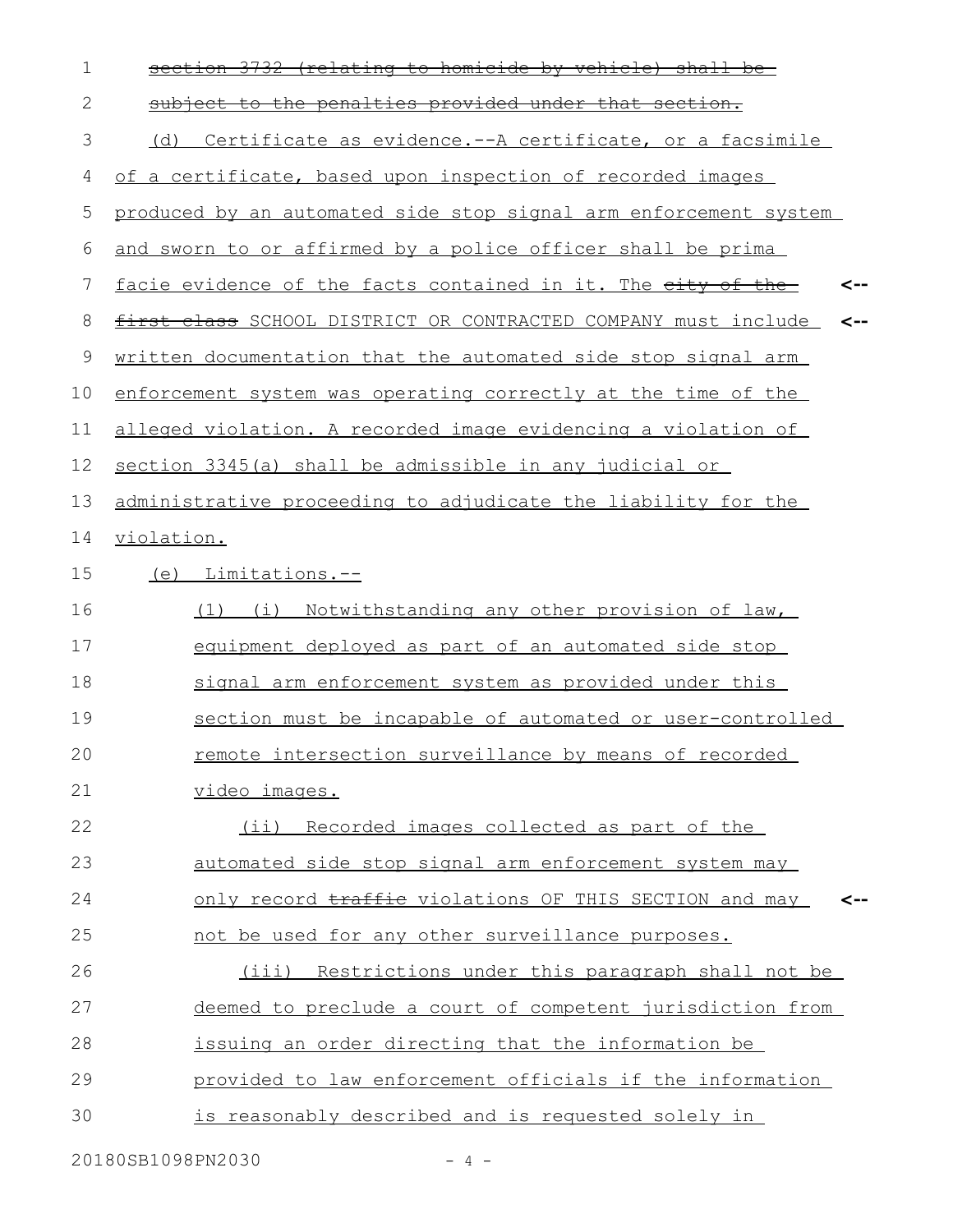| $\mathbf 1$  | connection with a criminal law enforcement action.              |
|--------------|-----------------------------------------------------------------|
| $\mathbf{2}$ | To the extent practicable, an automated side<br>(2)<br>(i)      |
| 3            | stop signal arm enforcement system shall use necessary          |
| 4            | technologies to ensure that photographs or recorded video       |
| 5            | images produced by the system shall not identify the            |
| 6            | operator, the passengers or the contents of the vehicle.        |
| 7            | No notice of liability CITATION issued under<br>(i)             |
| 8            | this section may be dismissed solely because a photograph       |
| 9            | or recorded video image allows for the identification of        |
| 10           | the operator, passengers or contents of a vehicle as long       |
| 11           | as a reasonable effort has been made to comply with this        |
| 12           | paragraph.                                                      |
| 13           | Notwithstanding any other provision of law,<br>$(3)$ $(i)$      |
| 14           | information prepared under this section and information         |
| 15           | relating to violations under this section which is kept         |
| 16           | by the POLICE department of the police officer having the <--   |
| 17           | authority to exercise police power in the area where the        |
| 18           | violation occurred, its authorized agents or employees,         |
| 19           | including recorded images, written records, reports or          |
| 20           | facsimiles, names, addresses and the number of violations       |
| 21           | under this section, shall be for the exclusive use of the       |
| 22           | department of the police officer having the authority to        |
| 23           | exercise police power in the area where the violation           |
| 24           | occurred, its authorized agents or employees and law            |
| 25           | enforcement officials for the purpose of discharging            |
| 26           | their duties under this section.                                |
| 27           | The information shall not be deemed a public<br>(i)             |
| 28           | <u>record under the act of February 14, 2008 (P.L.6, No.3),</u> |
| 29           | known as the Right-to-Know Law.                                 |
| 30           | (iii) The information may be discoverable by court              |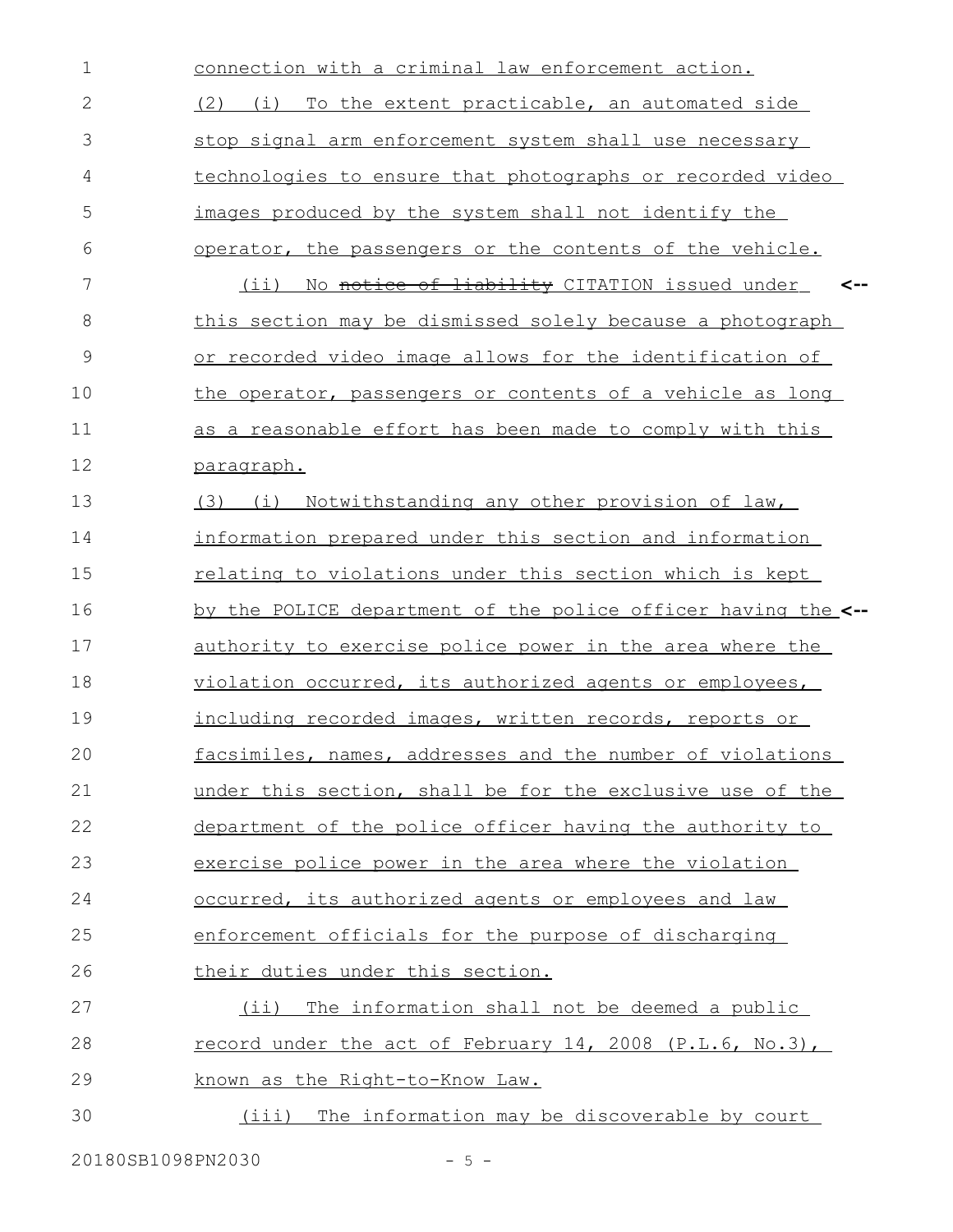| $\mathbf 1$  | order or otherwise and may be offered in evidence in any                               |
|--------------|----------------------------------------------------------------------------------------|
| $\mathbf{2}$ | action or proceeding which is directly related to a                                    |
| 3            | violation of this section or any other violation in                                    |
| 4            | connection with a criminal law enforcement action.                                     |
| 5            | Images obtained through the use of an automated side<br>(4)                            |
| 6            | stop signal arm enforcement system shall be destroyed within                           |
| 7            | one year of final disposition of the recorded event. The                               |
| 8            | vendor of an automated side stop signal arm enforcement                                |
| 9            | system shall notify the department SCHOOL DISTRICT by written <--                      |
| 10           | notice in accordance with this section that the records have                           |
| 11           | been destroyed.                                                                        |
| 12           | Notwithstanding any other provision of law,<br>(5)                                     |
| 13           | registered vehicle owner information obtained as a result of                           |
| 14           | the operation of an automated side stop signal arm                                     |
| 15           | enforcement system shall not be the property of the                                    |
| 16           | manufacturer or vendor of the system and may not be used for                           |
| 17           | any purpose other than prescribed in this section.                                     |
| 18           | $(f)$ Defenses.<br><--                                                                 |
| 19           | It shall be a defense to a prosecution<br>$+1$<br><del>usin</del>                      |
| 20           | automated side stop signal arm enforcement system for                                  |
| 21           | violation under section 3345 that the person named in the                              |
| 22           | notice of the violation was not operating the vehicle at the                           |
| 23           | time of the violation. The owner shall be required to submit-                          |
| 24           | evidence that the owner was not the driver at the time of the-                         |
| 25           | alleged violation.                                                                     |
| 26           | <u>The person named in the notice of violation may have-</u><br>$+2$                   |
| 27           | the opportunity to identify the actual driver of the vehicle                           |
| 28           | at the time the violation occurred.                                                    |
| 29           | The owner shall provide to the court or vendor-<br><del>(3)</del><br>$\leftrightarrow$ |
| 30           | for the governing body a sworn affidavit signed under penalty                          |
|              |                                                                                        |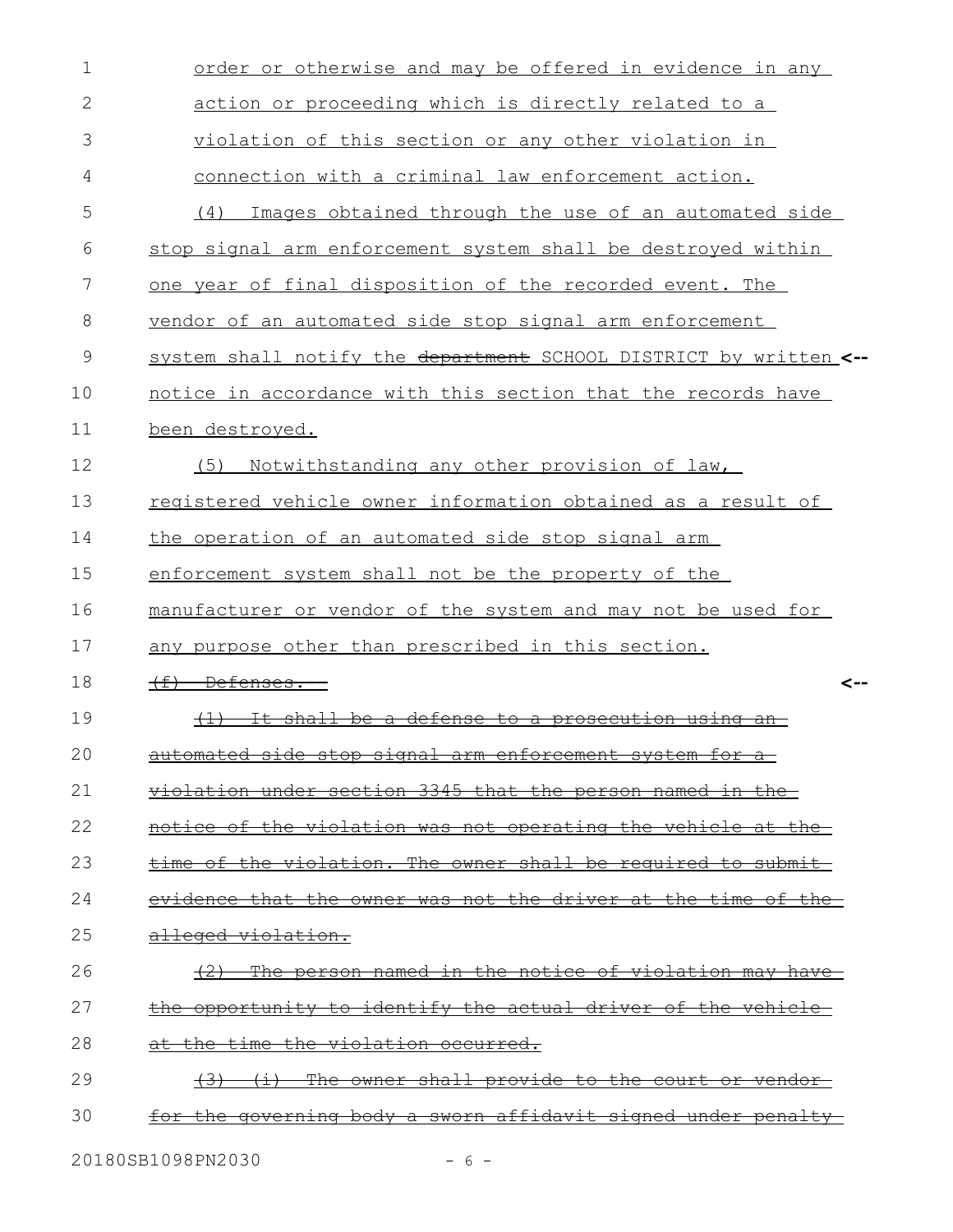| 1  | of perjury containing the name and address of the person who   |
|----|----------------------------------------------------------------|
| 2  | had care, custody or control of the motor vehicle, including-  |
| 3  | an employee of the owner or the person who was renting or      |
| 4  | leasing the motor vehicle at the time of the alleged-          |
| 5  | <del>violation.</del>                                          |
| 6  | (ii) The court or vendor for the governing body                |
| 7  | shall mail or electronically transfer a notice of the-         |
| 8  | eitation to the person identified as having the care,          |
| 9  | <u>eustody or control of the motor vehicle at the time of-</u> |
| 10 | the violation. The proof required under this section           |
| 11 | ereates a rebuttable presumption that the person having-       |
| 12 | the care, custody or control of the motor vehicle at the-      |
| 13 | time of the violation was the operator of the motor-           |
| 14 | vehicle at the time of the violation.                          |
| 15 | (iii) The notice required under this paragraph shall           |
| 16 | contain the following:                                         |
| 17 | $(A)$ The information described in subsection $(+)$            |
| 18 | $\left(\frac{1}{2}\right)$ .                                   |
| 19 | $\overline{AB}$<br>A statement that the person receiving the   |
| 20 | notice was identified by the owner of the motor-               |
| 21 | vehicle as the person having the care, custody or-             |
| 22 | control of the motor vehicle at the time of the                |
| 23 | <del>violation.</del>                                          |
| 24 | <u>(C) A statement that a person may offer a </u>              |
| 25 | defense as described in this subsection or in-                 |
| 26 | subsection (d). If the person identified by the owner-         |
| 27 | <u>as having care, custody or control of the vehicle-</u>      |
| 28 | disclaims having care, custody or control of the               |
| 29 | vehicle at the time of the violation, the-                     |
| 30 | responsibility shall revert to the owner of the                |
|    |                                                                |

20180SB1098PN2030 - 7 -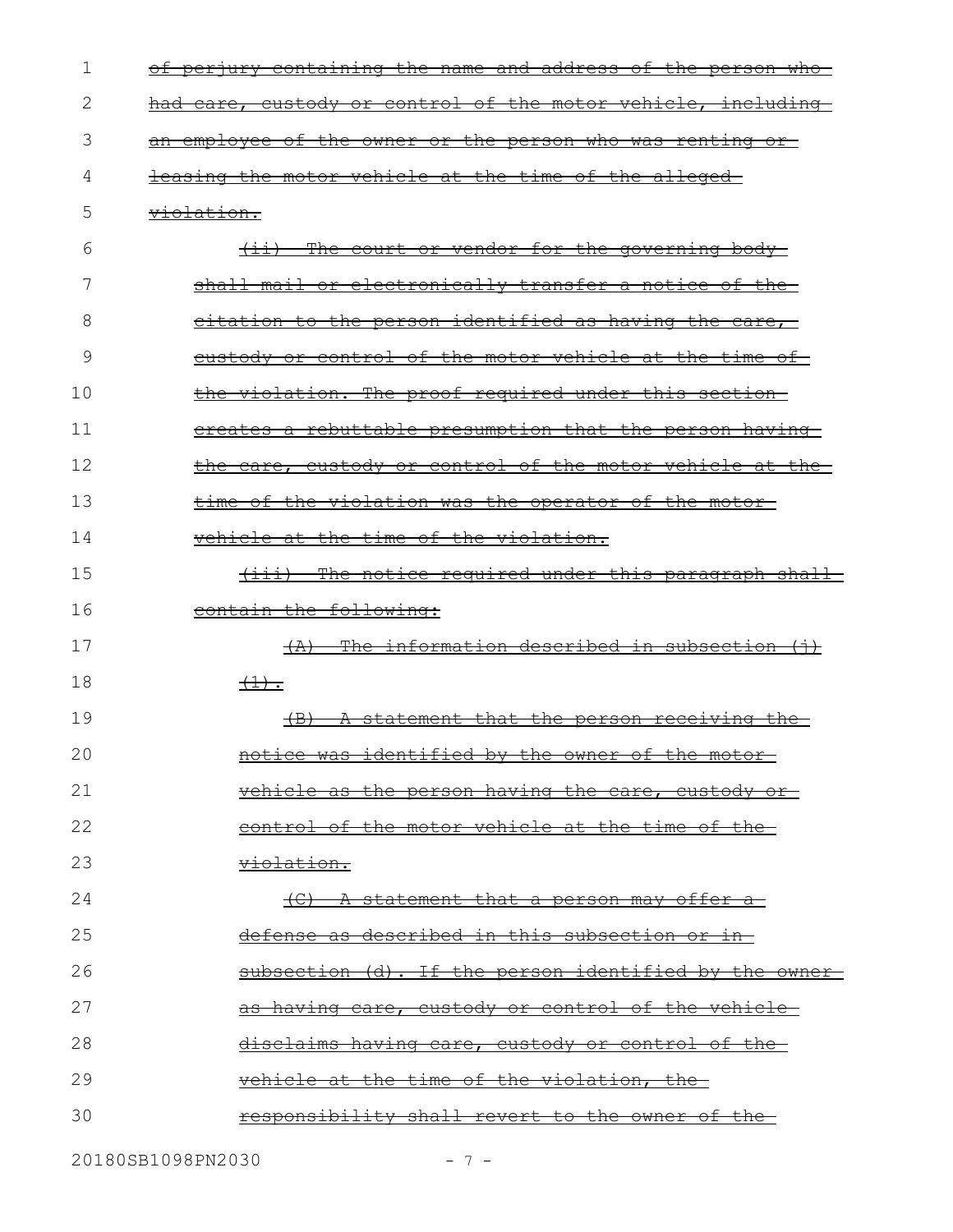| 1  | <del>vehicle.</del>                                           |
|----|---------------------------------------------------------------|
| 2  | (iv) The owner may not attempt to transfer                    |
| 3  | responsibility more than one time using this procedure.       |
| 4  | (v) If a person other than the owner denies the               |
| 5  | person was the operator and declines responsibility, a        |
| 6  | new notice shall be issued to the owner which shall-          |
| 7  | include the following:                                        |
| 8  | (A) a statement that the other person declined                |
| 9  | responsibility; and                                           |
| 10 | (B) a provision allowing for the option of                    |
| 11 | paying the civil fine or contesting the violation by-         |
| 12 | a stated date that shall be not less than 20 days-            |
| 13 | from the mailing of the new notice.                           |
| 14 | (4) The person receiving the notice shall be responsible      |
| 15 | for payment of the civil fine unless the person either:       |
| 16 | <u>(i) timely returns a signed statement on a form-</u>       |
| 17 | provided with the notice of violation that the person was-    |
| 18 | not the operator and declining responsibility, in which       |
| 19 | case responsibility for the violation shall revert to the-    |
| 20 | owner; or                                                     |
| 21 | (ii) admits to being the operator but denies-                 |
| 22 | committing a violation, in which case the person may-         |
| 23 | contest the notice of violation in the same manner as the-    |
| 24 | owner may contest the violation.                              |
| 25 | (5) If the owner receives a notice of violation under-        |
| 26 | section 3345 of a time period during which the vehicle was-   |
| 27 | reported to the police department of any state or             |
| 28 | municipality as having been stolen, it shall be a defense to  |
| 29 | the violation that the vehicle has been reported to a police  |
| 30 | department as stolen prior to the time the violation occurred |
|    | 20180SB1098PN2030<br>$-8-$                                    |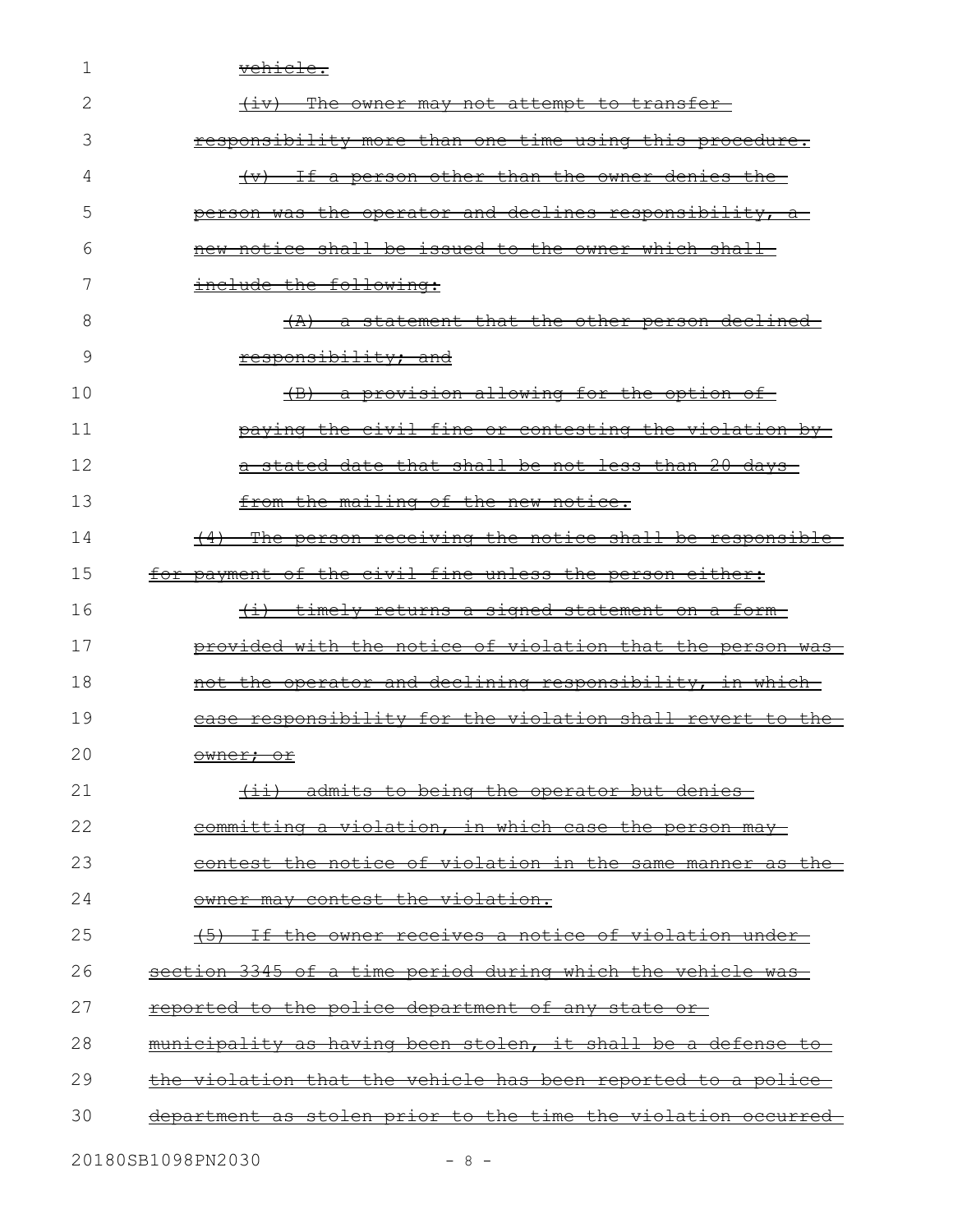| $\mathbf 1$  | has not been recovered prior to that time.                     |
|--------------|----------------------------------------------------------------|
| $\mathbf{2}$ | It shall be a defense to a prosecution using an<br>$+6$        |
| 3            | automated side stop signal arm enforcement system for          |
| 4            | violation under section 3345 that the person receiving the     |
| 5            | notice of violation was not the owner of the vehicle at the    |
| 6            | time of the offense if the person can provide valid-           |
| 7            | documentation of nonownership.                                 |
| 8            | $\overline{(q)}$ (F) Approval.--<br><--                        |
| 9            | A school district may enter into an agreement with a<br>(1)    |
| 10           | private vendor or manufacturer to provide an automated side    |
| 11           | stop signal arm enforcement system on each bus within its      |
| 12           | fleet, whether owned or leased, up to and including the        |
| 13           | installation, operation and maintenance of the systems.        |
| 14           | Except as otherwise provided, an agreement under<br>(2)        |
| 15           | this section shall take effect in a school district by vote    |
| 16           | of the board of school directors. The meeting to consider      |
| 17           | approval of an automated side stop signal arm enforcement      |
| 18           | system shall be properly noticed under 65 Pa.C.S. Ch. 7        |
| 19           | <u>(relating to open meetings).</u>                            |
| 20           | (h) Duty of school district or contracted company to provide   |
| 21           | school transportation.                                         |
| 22           | <u>(1) A school district or contracted company that</u>        |
| 23           | provides school transportation shall enter into an-            |
| 24           | intergovernmental agreement with the primary police            |
| 25           | department with authority to issue violations using an-        |
| 26           | <u>automated side stop signal arm enforcement system.</u>      |
| 27           | <u>(2) A school district operating an automated side stop-</u> |
| 28           | signal arm enforcement system shall conduct a statistical-     |
| 29           | analysis to assess the safety impact of the system. The        |
| 30           | statistical analysis, notwithstanding whether the analysis is  |
|              |                                                                |

20180SB1098PN2030 - 9 -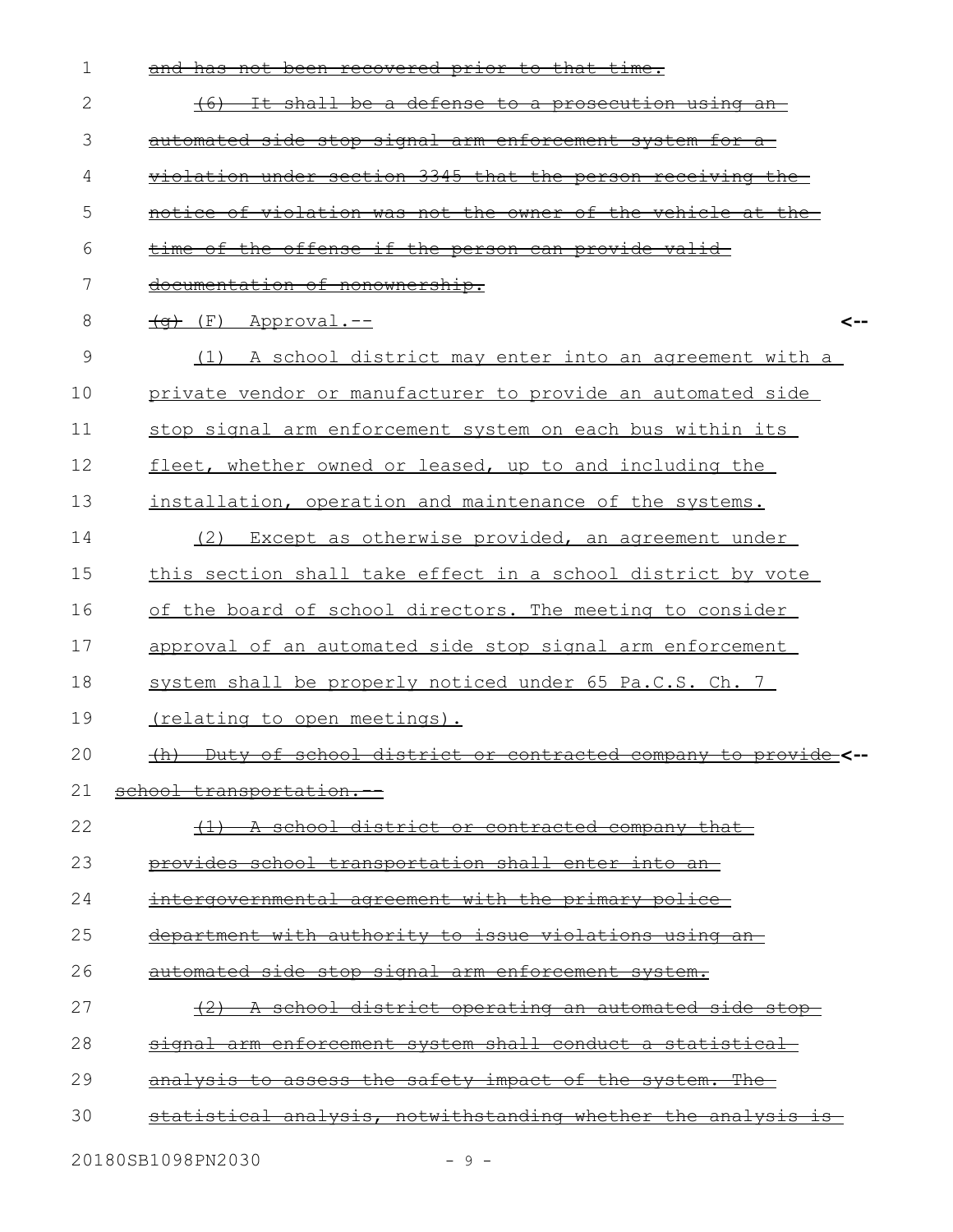| 1  | completed independently or with a manufacturer or vendor of                                                              |
|----|--------------------------------------------------------------------------------------------------------------------------|
| 2  | an automated side stop signal arm enforcement system, shall:                                                             |
| 3  | (i) Be based upon the best available crash, traffic-                                                                     |
| 4  | and other data.                                                                                                          |
| 5  | (ii) Include any additional information deemed of                                                                        |
| 6  | interest or importance by the school district.                                                                           |
| 7  | (iii) Be conducted no later than 12 months after the                                                                     |
| 8  | installation of the system.                                                                                              |
| 9  | (iv) Be made available to the public and published                                                                       |
| 10 | on the school district's publicly accessible Internet-                                                                   |
| 11 | website.                                                                                                                 |
| 12 | Be submitted to the department.<br>$\leftarrow$                                                                          |
| 13 | (3) Provide a list of all approved bus stop locations to                                                                 |
| 14 | <u>the police officer or department charged with reviewing the-</u>                                                      |
| 15 | violations and the manufacturer or vendor.                                                                               |
| 16 | <u>(i) Duty of police and police department. -Police officers-</u>                                                       |
| 17 | and police departments enforcing violations of section 3345 and                                                          |
| 18 | using automated side stop signal arm enforcement systems shall:                                                          |
| 19 | (1) Review submitted evidence from the manufacturer or-                                                                  |
| 20 | dan af a sustam ta datamina if thana is auffiniant<br><del>venaor of a system to determine if there is sufficient.</del> |
| 21 | evidence that a violation under section 3345 occurred and                                                                |
| 22 | electronically certify the notice of violation.                                                                          |
| 23 | (2) Provide information to a school district or-                                                                         |
| 24 | contracted company that provides school transportation with                                                              |
| 25 | information related to the police or police department's                                                                 |
| 26 | eapacity to review and authorize the notice of violation.                                                                |
| 27 | (G) Duty of the manufacturer or vendor.--A manufacturer <--                                                              |
| 28 | or vendor of automated side stop signal arm enforcement systems                                                          |
| 29 | shall÷<br><--                                                                                                            |
| 30 | <u>Prepare a notice of violation to the registered-</u>                                                                  |
|    |                                                                                                                          |

20180SB1098PN2030 - 10 -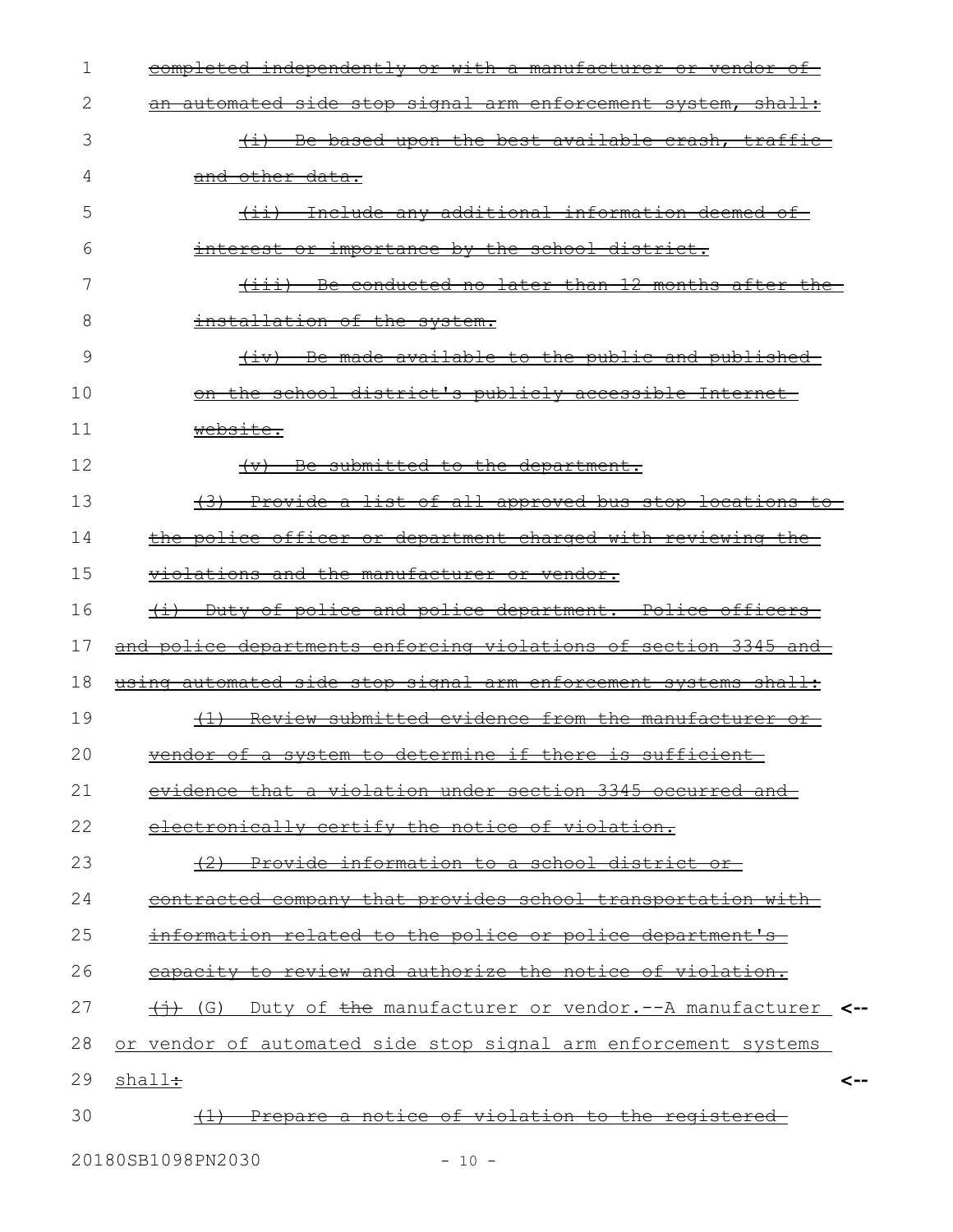| 1  | a vehicle identified in a recorded image or video-<br><del>owner of</del> |
|----|---------------------------------------------------------------------------|
| 2  | <u>link produced by a system as evidence of a violation of </u>           |
| 3  | section 3345 upon authorization of the police officer                     |
| 4  | employed by the police department with primary jurisdiction-              |
| 5  | <u>over the area where the violation occurred. The notice of </u>         |
| 6  | violation must have attached to it all of the following:                  |
| 7  | (i) A copy of the recorded image showing the                              |
| 8  | <del>vehicle.</del>                                                       |
| 9  | (ii) The license plate number and state of issuance                       |
| 10 | <del>of the motor vehicle.</del>                                          |
| 11 | (iii) The date, time and place of the alleged                             |
| 12 | <del>violation.</del>                                                     |
| 13 | (iv) Notice that the violation charged is under                           |
| 14 | section 3345.                                                             |
| 15 | (v) Instructions for return of the notice of                              |
| 16 | <del>violation.</del>                                                     |
| 17 | (vi) Instructions for the registered owner to                             |
| 18 | <u>identify the driver of the vehicle at the time of the-</u>             |
| 19 | violation by way of an affidavit of nonliability.                         |
| 20 | (2) The text of the notice must be as follows:                            |
| 21 | This notice shall be returned personally, by mail or                      |
| 22 | <u>by an agent duly authorized in writing or-</u>                         |
| 23 | electronically within 30 days of issuance. A hearing                      |
| 24 | may be obtained upon the written request of the-                          |
| 25 | registered owner.                                                         |
| 26 | <u>(3) Process fines issued under this section.</u>                       |
| 27 | Receive affidavits of nonliability in order to<br>(4)                     |
| 28 | update the violation and send to the primary police                       |
| 29 | department with authority to issue violations under section               |
| 30 | 3345 to approve the change.                                               |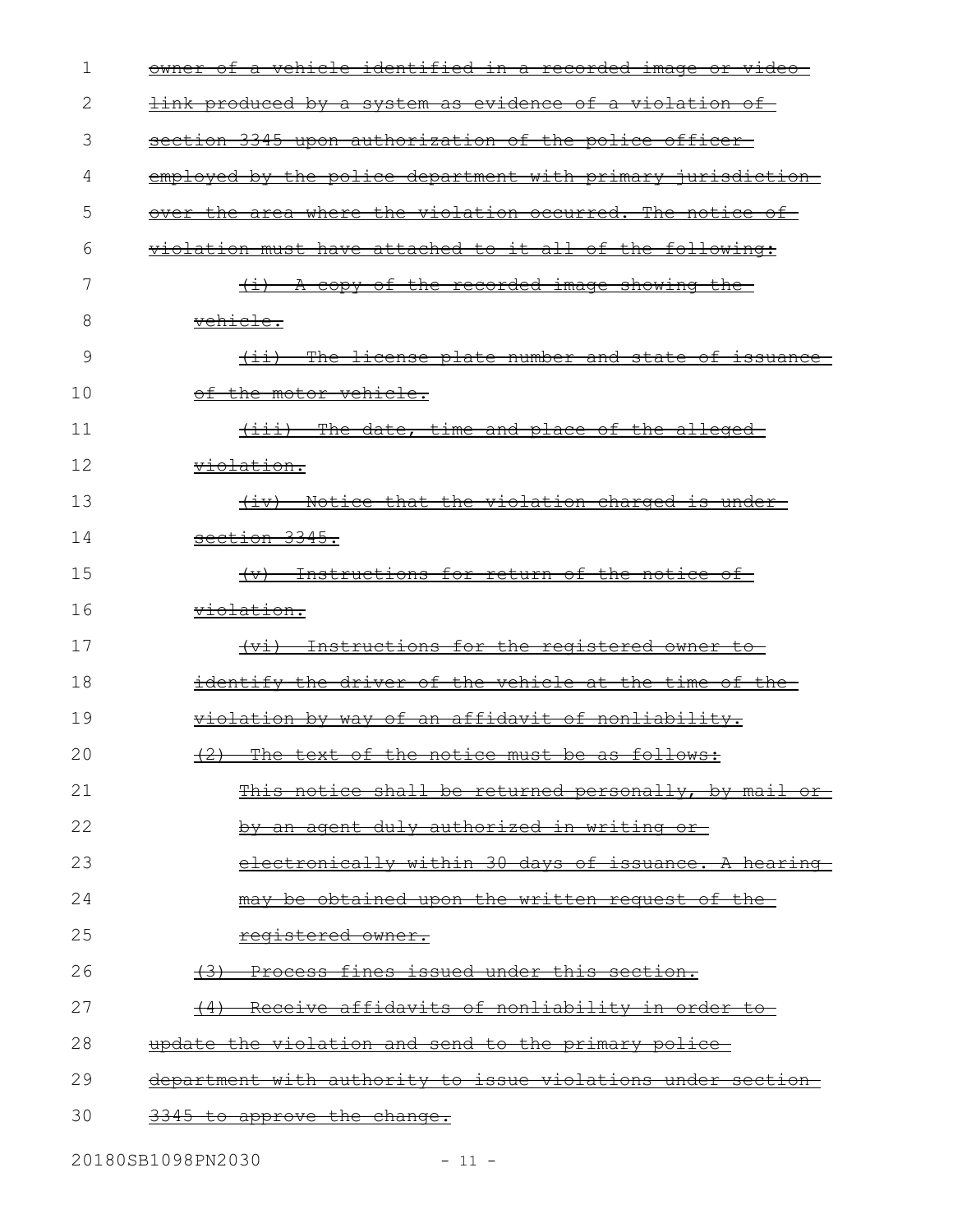| 1  | (5) Preclude the issuance of any violation occurring in-             |
|----|----------------------------------------------------------------------|
| 2  | a location where the use of the system is not authorized,            |
| 3  | including, but not limited to, emergency vehicles.                   |
| 4  | (k) Notice to owner.                                                 |
| 5  | (1) In the case of a violation involving a motor vehicle             |
| 6  | registered under the laws of this Commonwealth, the notice of        |
| 7  | violation shall be mailed within 60 days after the commission        |
| 8  | the violation or within 60 days after the discovery of the           |
| 9  | identity of the registered owner, whichever is later, to the         |
| 10 | address of the registered owner as listed in the records of          |
| 11 | the department.                                                      |
| 12 | <u>(2) In the case of motor vehicles registered in </u>              |
| 13 | iurisdictions other than this Commonwealth, the notice of            |
| 14 | <u>violation shall be mailed within 60 days after the discovery-</u> |
| 15 | of the identity of the registered owner to the address of the        |
| 16 | registered owner as listed in the records of the official in-        |
| 17 | the jurisdiction having charge of the registration of the            |
| 18 | <del>vehicle.</del>                                                  |
| 19 | Mailing of notice and records.--                                     |
| 20 | (1) A notice of violation shall be sent by first class               |
| 21 | $\overline{\mathtt{main}}$ .                                         |
| 22 | (2) A manual or automatic record of mailing prepared by              |
| 23 | the manufacturer or vendor in the ordinary course of business        |
| 24 | <u>shall be prima facie evidence of mailing and shall be-</u>        |
| 25 | admissible in any judicial or administrative proceeding as to        |
| 26 | the facts contained in it.                                           |
| 27 | (m) Payment of fine.                                                 |
| 28 | (1) An owner to whom a notice of violation has been                  |
| 29 | issued may admit responsibility for the violation and pay the        |
| 30 | <u>fine provided in the notice.</u>                                  |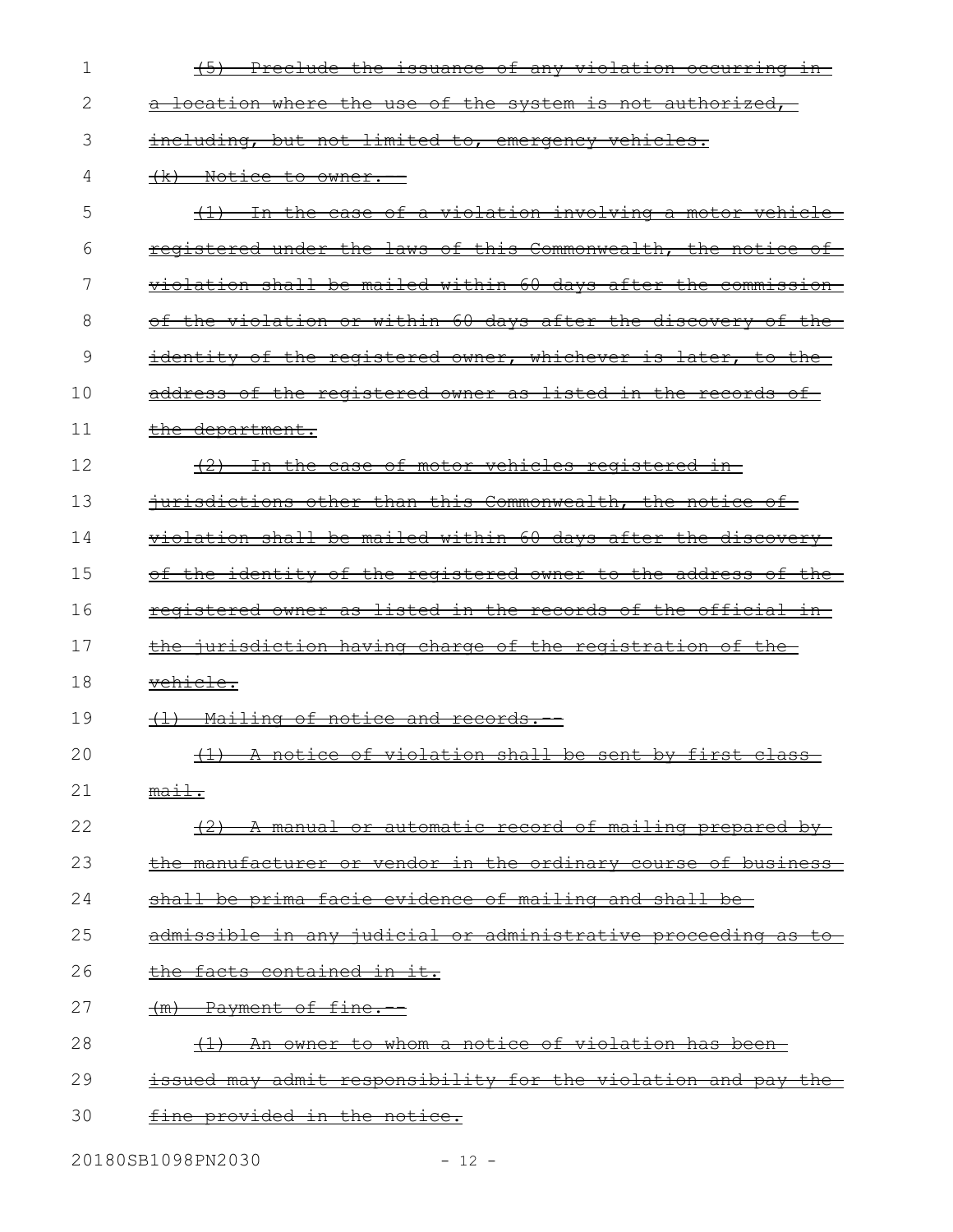| 1  | (2) (i) Payment must be made personally, through an                                                                                                                               |
|----|-----------------------------------------------------------------------------------------------------------------------------------------------------------------------------------|
| 2  | <u>authorized agent, electronically or by mailing both-</u>                                                                                                                       |
| 3  | payment and the notice of violation to the manufacturer-                                                                                                                          |
| 4  | <u>or vendor of an automated side stop signal arm-</u>                                                                                                                            |
| 5  | enforcement system. Payment by mail must be made only by-                                                                                                                         |
| 6  | <u>money order, credit card or check made payable to the-</u>                                                                                                                     |
| 7  | court or governing body.                                                                                                                                                          |
| 8  | <u>(ii) The court or the vendor on behalf of the-</u>                                                                                                                             |
| 9  | governing body shall distribute the fine, less the                                                                                                                                |
| 10 | operation and maintenance costs necessitated under this                                                                                                                           |
| 11 | section, as provided under 42 Pa.C.S. §§ 3571 and 3573.                                                                                                                           |
| 12 | $(n)$ Hearing.                                                                                                                                                                    |
| 13 | (1) An owner to whom a notice of violation has been-                                                                                                                              |
| 14 | issued may, within 30 days of the mailing of the notice,                                                                                                                          |
| 15 | request in writing a hearing to contest the liability alleged                                                                                                                     |
| 16 | <u>in the notice before a magisterial district judge.</u>                                                                                                                         |
| 17 | (2) The manufacturer or vendor of an automated side stop-                                                                                                                         |
| 18 | signal arm enforcement system shall file the notice of                                                                                                                            |
| 19 | violation and supporting documents with the magisterial                                                                                                                           |
| 20 | $\frac{1}{2}$ at $\frac{1}{2}$ indee the aboll been and decide the matter de ne<br>क्राप्त<br>$\overline{\texttt{H}\texttt{O}\texttt{v}\texttt{O}}$ .<br>near<br>aecrae<br>maccer |
| 21 | SUBMIT THE FOLLOWING INFORMATION TO THE POLICE DEPARTMENT<br><--                                                                                                                  |
| 22 | WITH PRIMARY JURISDICTION OVER THE AREA WHERE A VIOLATION OF                                                                                                                      |
| 23 | THIS SECTION OCCURRED:                                                                                                                                                            |
| 24 | A COPY OF THE RECORDED IMAGE SHOWING THE VEHICLE.<br>(1)                                                                                                                          |
| 25 | (2)<br>THE LICENSE PLATE NUMBER AND STATE OF ISSUANCE OF                                                                                                                          |
| 26 | THE MOTOR VEHICLE.                                                                                                                                                                |
| 27 | (3)<br>THE DATE, TIME AND PLACE OF THE ALLEGED VIOLATION.                                                                                                                         |
| 28 | Compensation to manufacturer or vendor.--The<br><del>(o)</del> (H)<br><--                                                                                                         |
| 29 | compensation paid to the manufacturer or vendor of the automated                                                                                                                  |
| 30 | side stop signal arm enforcement system may not be based on the                                                                                                                   |
|    |                                                                                                                                                                                   |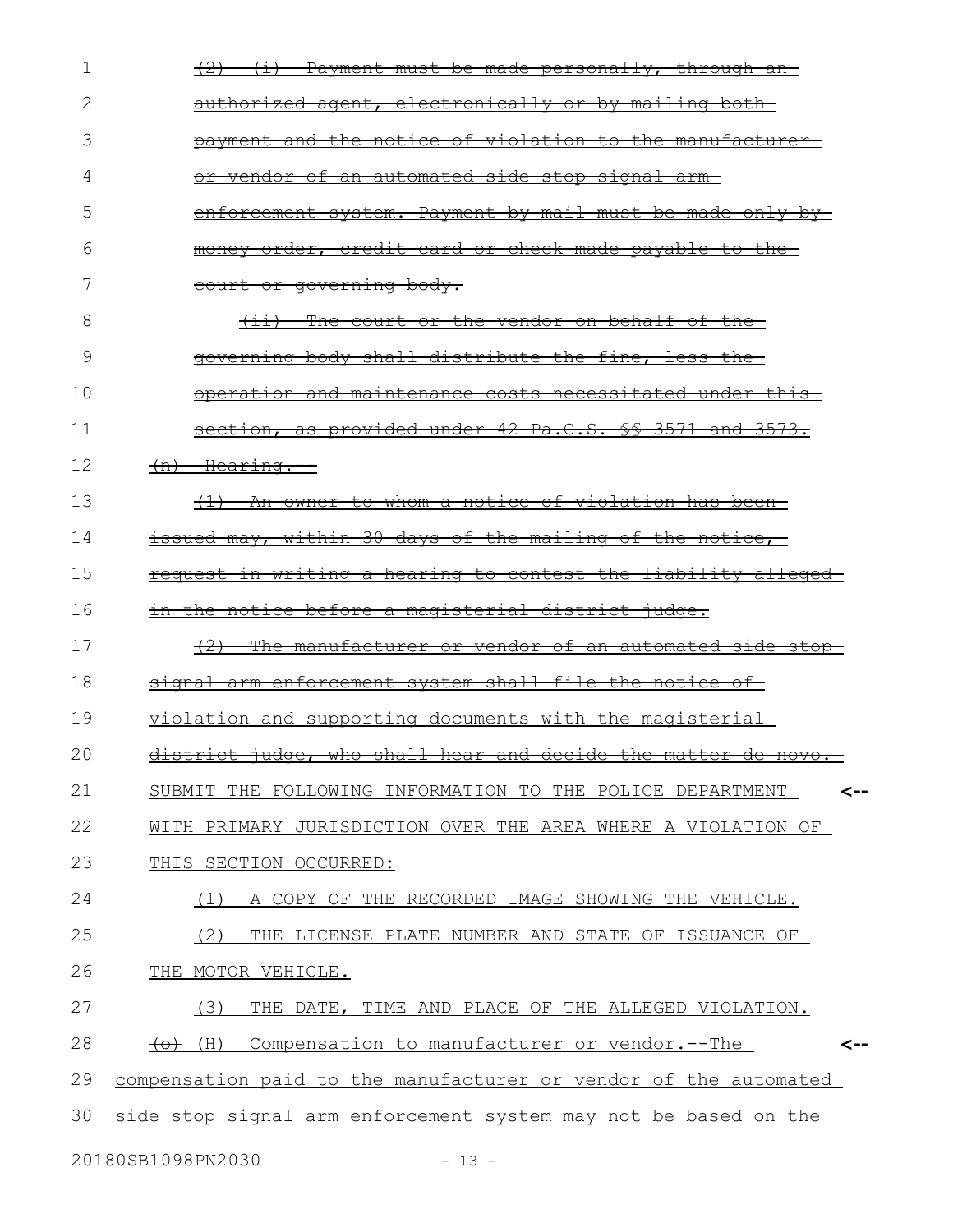| 1  | number of citations issued. The compensation paid to the             |
|----|----------------------------------------------------------------------|
| 2  | manufacturer or vendor of the equipment shall be based upon the      |
| 3  | value of the equipment and services provided or rendered in          |
| 4  | support of the automated side stop signal arm enforcement            |
| 5  | system.                                                              |
| 6  | $(p)$ Enforcement.                                                   |
| 7  | (1) If a violation has not been contested and the                    |
| 8  | assessed penalty has not been paid, the vendor or governing          |
| 9  | body shall send to the person who is the owner of the motor-         |
| 10 | vehicle a final notice of any unpaid civil fine authorized by-       |
| 11 | law, except in cases where there is an adjudication that no          |
| 12 | violation occurred or there is otherwise a lawful-                   |
| 13 | determination that no civil penalty shall be imposed. The            |
| 14 | notice shall inform the owner of the following:                      |
| 15 | <u>(i) The governing body or vendor will send a-</u>                 |
| 16 | <u>referral to the department if the assessed penalty is not-</u>    |
| 17 | paid within 30 days after the final notice is mailed.                |
| 18 | $+ i +$<br>The referral will result in the nonrenewal of-            |
| 19 | the registration of the motor vehicle, cause the title of            |
| 20 | the vehicle involved in the violation to not be                      |
| 21 | transferred and cause the person held responsible for the            |
| 22 | violation to be ineligible to obtain or renew a driver's-            |
| 23 | license if the assessed penalty is not paid.                         |
| 24 | $+2$<br><u>The governing body or vendor shall send a referral-</u>   |
| 25 | to the department not sooner than 30 days after the final            |
| 26 | <u>notice required under paragraph (1) is mailed if a violation-</u> |
| 27 | <u>of an ordinance or resolution adopted under this act has not-</u> |
| 28 | been contested and the assessed penalty has not been paid.           |
| 29 | The referral to the department shall include the following:          |
| 30 | <u>Any information known or available to the vendor-</u>             |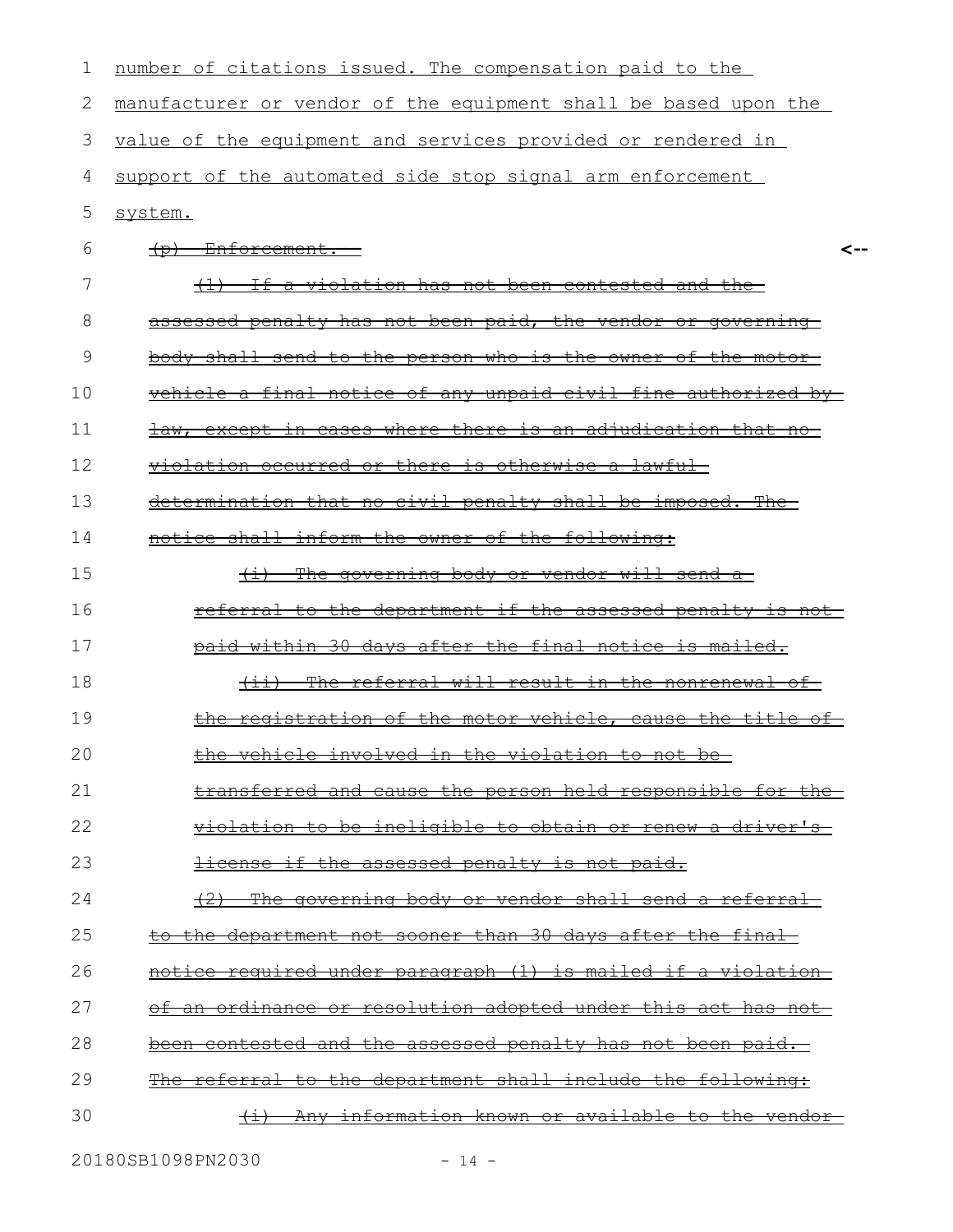| 1  | governing body concerning the license plate number and                        |
|----|-------------------------------------------------------------------------------|
| 2  | vear of registration and the name of the owner of the-                        |
| 3  | motor vehicle.                                                                |
| 4  | The date on which the violation occurred.<br>$\overline{ \left( 11 \right) }$ |
| 5  | (iii) The date when the notice required under this-                           |
| 6  | <del>section was mailed.</del>                                                |
| 7  | The seal, logo, emblem or electronic seal of-<br>$\leftarrow$                 |
| 8  | <u>the governing body.</u>                                                    |
| 9  | (3) If the department receives a referral under-                              |
| 10 | paragraph (2), the referral shall be entered into the motor-                  |
| 11 | vehicle database within five days of receipt. The department                  |
| 12 | shall refuse to renew the registration of the motor vehicle-                  |
| 13 | and the title of the vehicle involved in the violation may-                   |
| 14 | not be transferred. The person held responsible for the-                      |
| 15 | violation shall be ineligible to obtain or renew a driver's                   |
|    |                                                                               |
| 16 | license, unless and until the civil fine plus any late fee is                 |
| 17 | paid to the governing body.                                                   |
| 18 | The department shall mail a notice to the person in<br>$\left(4\right)$       |
| 19 | whose name the vehicle is registered that informs the person                  |
| 20 | of the following:                                                             |
| 21 | The registration of the vehicle involved in the<br>$+$ $+$                    |
| 22 | violation will not be permitted to be renewed.                                |
| 23 | The title of the vehicle involved in the-<br>$\overline{(\pm\pm)}$            |
| 24 | violation will not be permitted to be transferred.                            |
| 25 | The person held responsible for the violation-<br>$\leftarrow$                |
| 26 | <u>will be ineligible to obtain or renew a driver's license.</u>              |
| 27 | The penalties under this section are being-<br>$\overline{(+\pm \vee)}$       |
| 28 | <u>imposed due to the failure to pay the civil fine for an-</u>               |
| 29 | <u>ordinance violation adopted under the authority of this-</u>               |

20180SB1098PN2030 - 15 -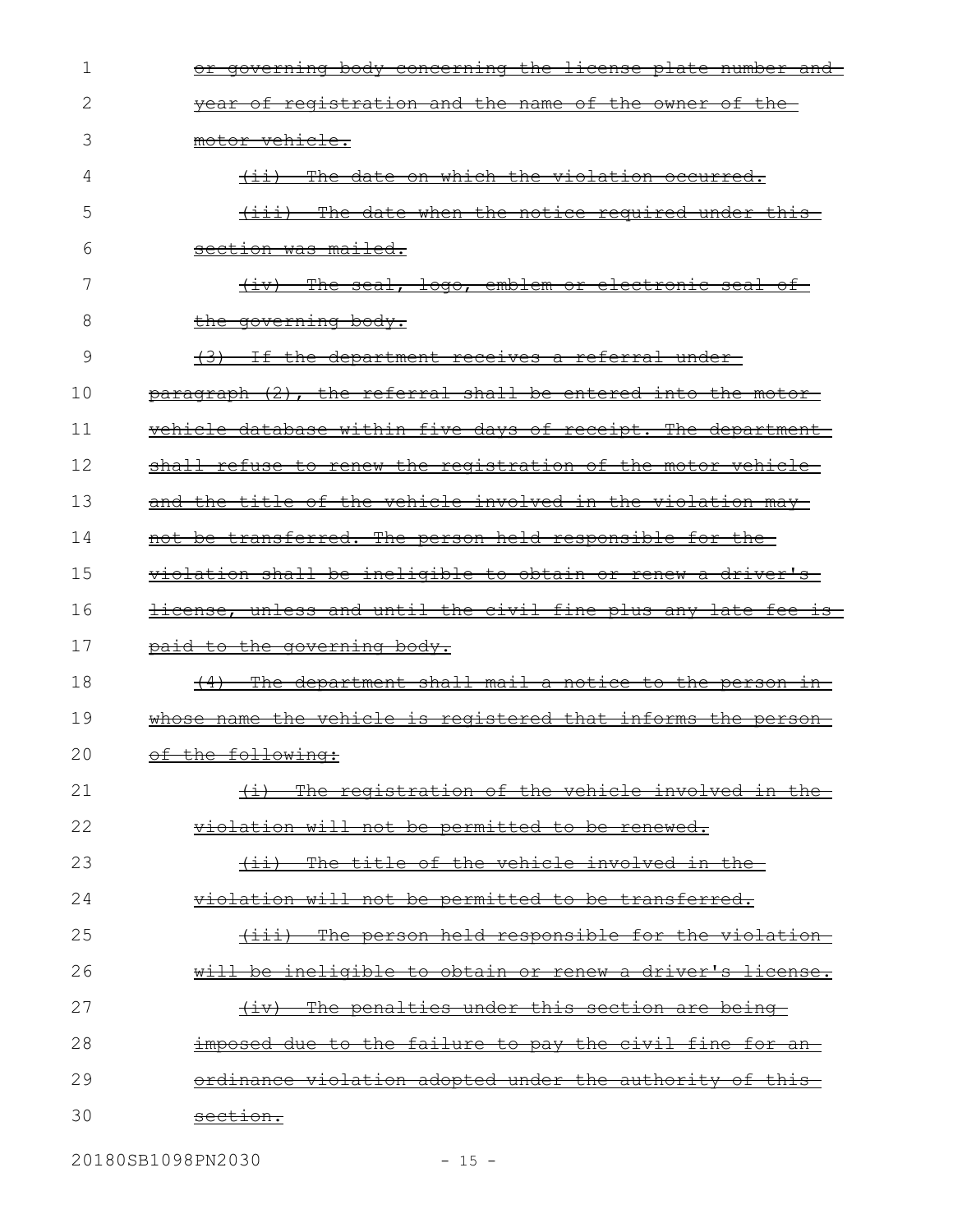| 1  | That there is a procedure to remove the<br>$\leftarrow$                     |
|----|-----------------------------------------------------------------------------|
| 2  | penalties and a brief explanation of the procedure.                         |
| 3  | department shall remove the penalties of a<br><del>The</del>                |
| 4  | vehicle and vehicle owner if any person presents                            |
| 5  | department with adequate proof that the penalty and any                     |
| 6  | imposed reinstatement fee, if applicable, have been paid.                   |
| 7  | State or county official charged with issuance<br>$+6+$<br><del>Anv-</del>  |
| 8  | transfer of vehicle licenses or titles or issuance of-                      |
| 9  | licenses may not issue or renew the vehicle license,<br><del>drivers'</del> |
| 10 | transfer the title of the vehicle or issue or renew-<br><del>1ssue or</del> |
| 11 | the driver's license of the responsible person if the-                      |
| 12 | official has notice that a civil fine authorized by this-                   |
| 13 | section is unpaid. If the governing body has given a notice                 |
| 14 | of nonpayment to the appropriate licensing official under-                  |
| 15 | paragraph (2) and when thereafter the civil fine has been-                  |
| 16 | paid, the governing body shall transmit notice of the payment               |
| 17 | to the appropriate licensing official.                                      |
| 18 | ENFORCEMENT. -- UPON RECEIPT OF NOTICE OF CONVICTION OF<br>( I )<br><--     |
| 19 | THE VIOLATION, THE DEPARTMENT SHALL SUSPEND THE OPERATING                   |
| 20 | PRIVILEGES OF THE PERSON DETERMINED TO HAVE RESPONSIBILITY FOR              |
| 21 | THE VIOLATION OF THIS SECTION AND ASSESS POINTS TO THE DRIVING              |
| 22 | RECORD AS PROVIDED UNDER SECTION 1535(A).                                   |
| 23 | <del>(g)</del> (J) School Bus Safety Grant Program.--The School Bus         |
| 24 | Safety Grant Program Fund is established as a restricted                    |
| 25 | receipts account in the Motor License Fund. Fines FIFTY PERCENT             |
| 26 | OF THE FINES collected under subsection (c) (1) and deposited in            |
| 27 | accordance with 42 Pa.C.S. § 3571 shall be deposited into the               |
| 28 | fund and shall be used by the department to implement the School            |
| 29 | Bus Safety Grant Program, which is established to promote and               |
| 30 | increase school bus safety education and training throughout                |
|    |                                                                             |

20180SB1098PN2030 - 16 -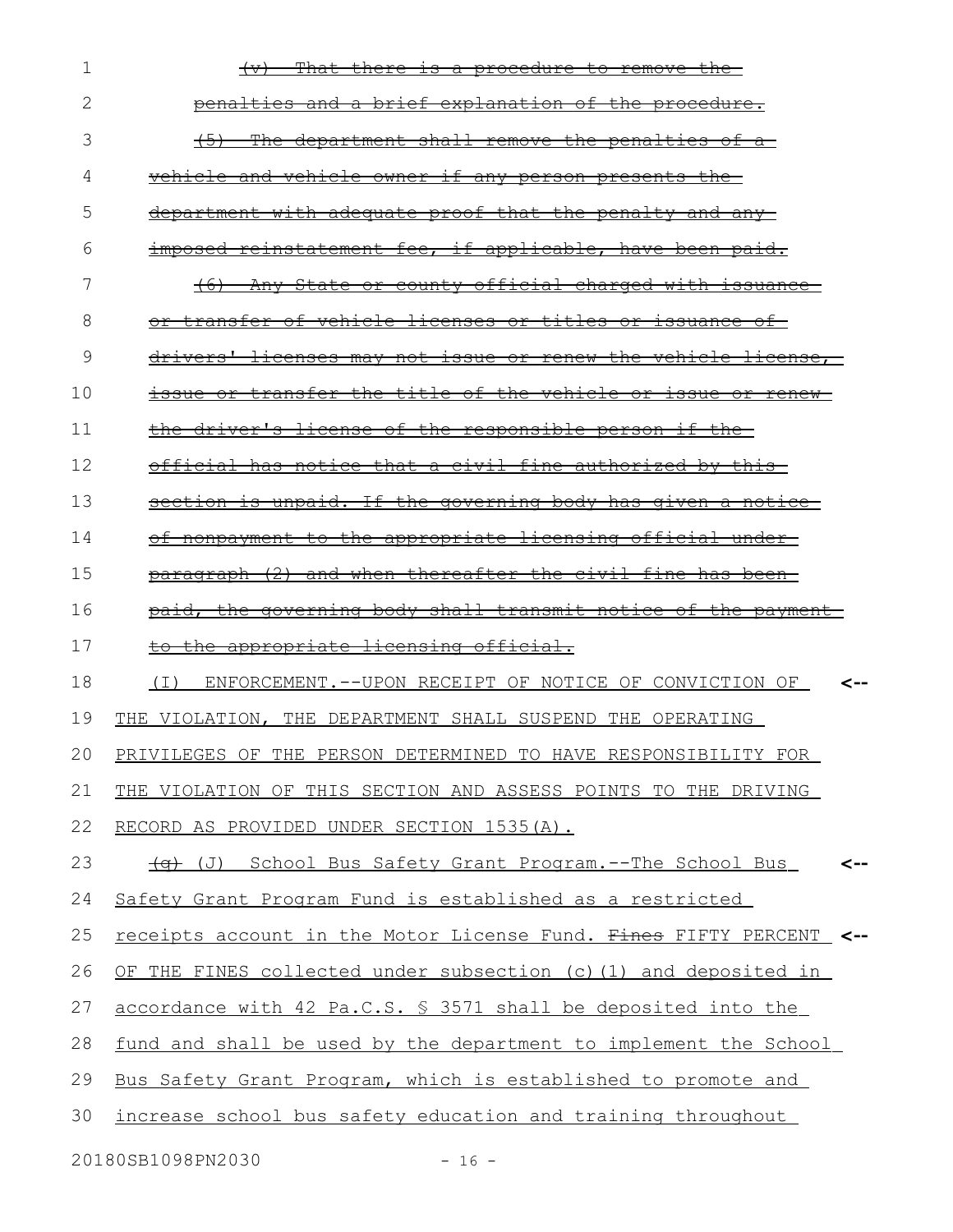| 1             | this Commonwealth. THE DEPARTMENT SHALL AWARD SCHOOL BUS SAFETY_ <-- |
|---------------|----------------------------------------------------------------------|
| 2             | GRANTS ON A COMPETITIVE BASIS. THE DEPARTMENT MAY PAY ANY ACTUAL     |
| 3             | ADMINISTRATIVE COSTS ARISING FROM THE ADMINISTRATION OF THIS         |
| 4             | SECTION OUT OF THE FINES DEPOSITED INTO THE FUND. Independent        |
| 5             | school bus contractors AND SCHOOL DISTRICTS are eligible for the <-- |
| 6             | grant. The department shall develop a uniform application            |
| 7             | process and requiations to administer the grant program.             |
| 8             | Contracted companies.--<br>$\overline{f}$ (K)<br><--                 |
| $\mathcal{G}$ | No contracted company that provides school<br>(1)                    |
| 10            | transportation shall be liable if an automated side stop             |
| 11            | signal arm enforcement system is vandalized or otherwise             |
| 12            | malfunctions.                                                        |
| 13            | Nothing in this section shall be construed to<br>(2)                 |
| 14            | require a contracted company that provides school                    |
| 15            | transportation to take a bus out of service due to a                 |
| 16            | nonfunctioning automated side stop signal arm enforcement            |
| 17            | system, except that a contracted company shall allow the             |
| 18            | manufacturer or vendor of the automated side stop signal arm         |
| 19            | enforcement system access to the bus when the bus is not in          |
| 20            | service at a time mutually agreeable to the contractor and           |
| 21            | vendor.                                                              |
| 22            | Independent school bus contractors shall not be held<br>(3)          |
| 23            | responsible for costs associated with the automated side stop        |
| 24            | signal arm enforcement system, including, but not limited to,        |
| 25            | installation, maintenance, repair, replacement or removal of         |
| 26            | the system.                                                          |
| 27            | (L) Definitions.--As used in this section, the following <--         |
| 28            | words and phrases shall have the meanings given to them in this      |
| 29            | subsection unless the context clearly indicates otherwise:           |
| 30            | "Automated side stop signal arm enforcement system" or               |
|               | 20180SB1098PN2030<br>$-17 -$                                         |